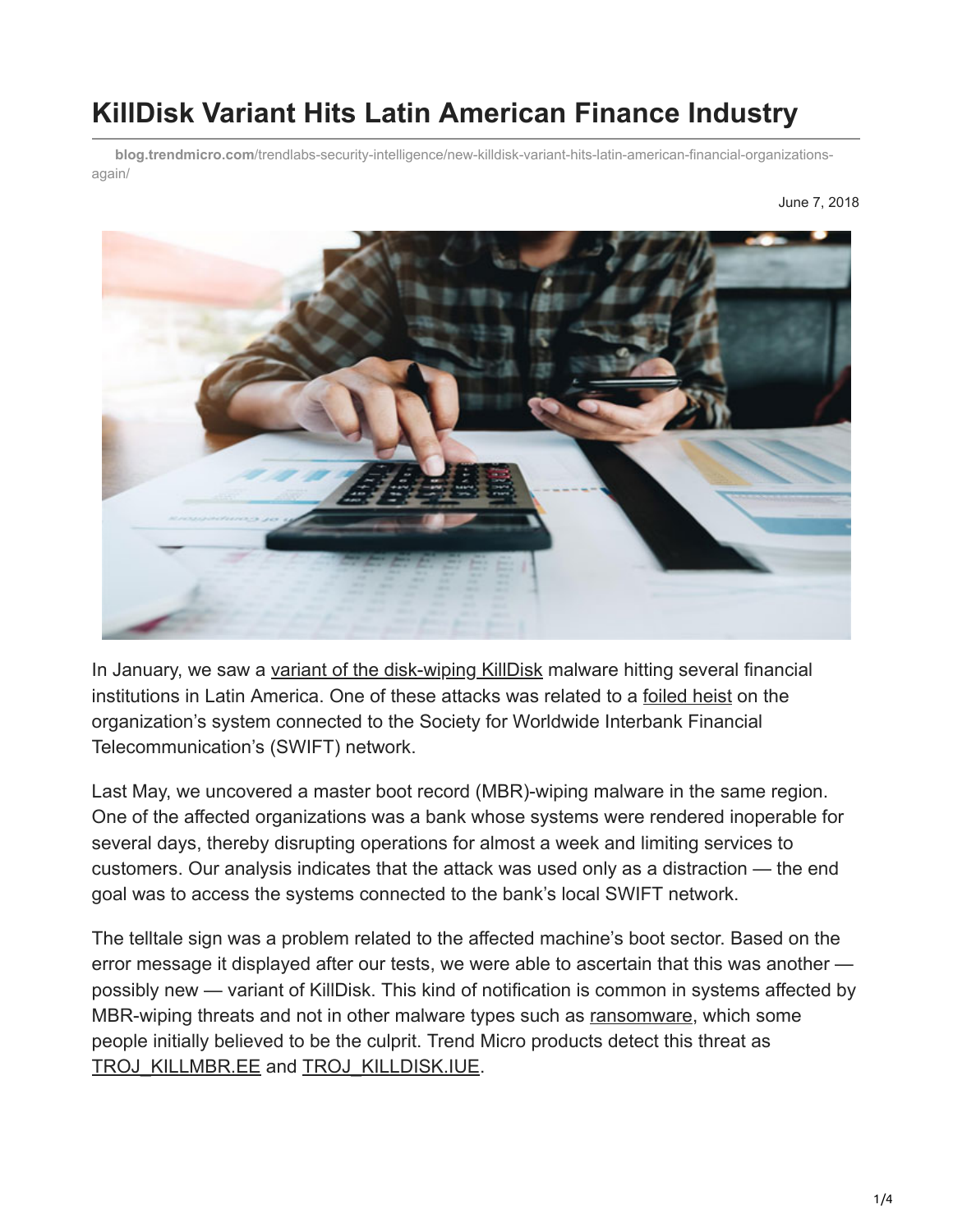The nature of this payload alone makes it difficult to determine if the attack was motivated by an opportunistic cybercriminal campaign or part of a coordinated attack like the previous attacks we observed last January.

*[F](https://blog.trendmicro.com/content/dam/trendmicro/global/en/migrated/security-intelligence-migration-spreadsheet/trendlabs-security-intelligence/2018/06/mbr-killdisk-latin-america-1.png)igure 1. Error screen after the boot sector is overwritten*

## **Initial analysis**

We were able to source a sample that may be the malware involved in the May 2018 attacks. We ran it, and it broke the boot sector as expected (see Figure 1). An initial analysis of the file revealed it was created using [Nullsoft Scriptable Install System](http://nsis.sourceforge.net/License) (NSIS), an open-source application used to create setup programs. The actor behind this threat used the application and purposely named it "MBR Killer." Although the sample was protected by [VMProtect](http://vmpsoft.com/) (a virtualization protector used to defend against reverse engineering), we were still able to verify that it has a routine that wipes the first sector of the machine's physical disk, as shown in Figure 2. We haven't found any other new or notable routines in the sample we have. There is no evident command-and-control (C&C) infrastructure or communication, or ransomware-like routines coded into the sample. There are no indications of network-related behavior in this malware.

 $\overline{\phantom{a}}$ 

*[F](https://blog.trendmicro.com/content/dam/trendmicro/global/en/migrated/security-intelligence-migration-spreadsheet/trendlabs-security-intelligence/2018/06/mbr-killdisk-latin-america-2-2.png)igure 2. The malware named "MBR Killer" (highlighted, top) and a code snippet showing its routine of wiping the disk's first sector (bottom)*

*[F](https://blog.trendmicro.com/content/dam/trendmicro/global/en/migrated/security-intelligence-migration-spreadsheet/trendlabs-security-intelligence/2018/06/mbr-killdisk-latin-america-3.jpg)igure 3. How the malware carries out its MBR-wiping routine*

### **How the malware wipes the affected machine's disk**

The malware was designed to wipe all the physical hard disks it can find in the infected system. Here's a summary of how it performs its MBR-wiping routine:

- 1. It uses the application programming interface (API) *CreateFileA* to *\\.\PHYSICALDRIVE0* to retrieve the handle of the hard disk.
- 2. It overwrites the first sector of the disk (512 bytes) with "0x00". The first sector is the disk's MBR.
- 3. It will try to perform the routines above (steps 1-2) on *\\.\PHYSICALDRIVE1*, *\\.\PHYSICALDRIVE2*, *\\.\PHYSICALDRIVE3*, and so on, as long as a hard disk is available.
- 4. It will then force the machine to shut down via the API *ExitWindows*.

When calling the APIs, the main executable will drop the component file *%User Temp%/ns{5 random characters}.tmp/System.dll.* The main executable will then load the dynamic-link library (DLL) file, which has the export function "Call" used to call for the APIs.

# **Mitigation and best practices**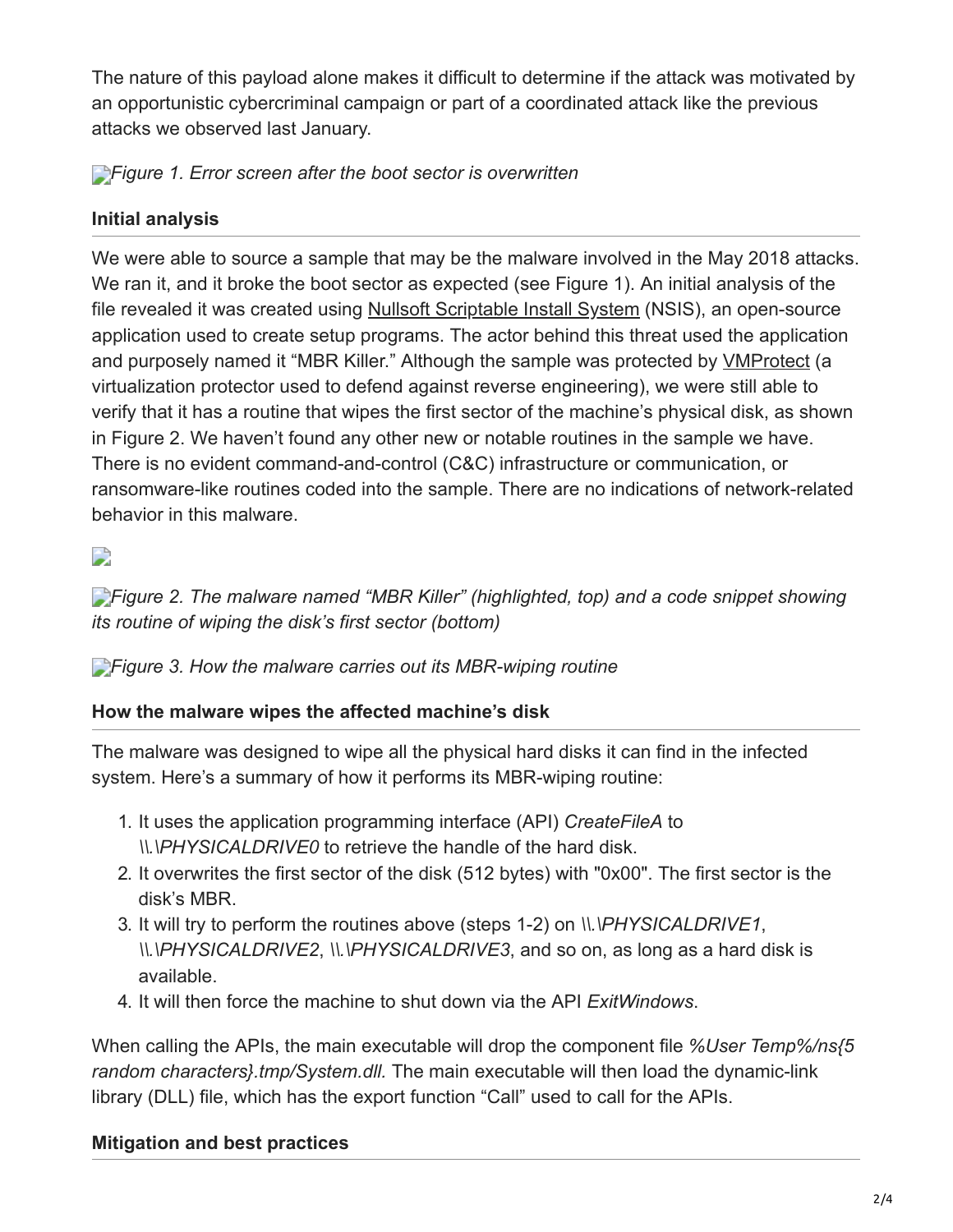The destructive capabilities of this malware, which can render the affected machine inoperable, underscore the significance of defense in depth: arraying security to cover each layer of the organization's IT infrastructure, from [gateways](https://blog.trendmicro.com/en_us/business/products/user-protection/sps.html) and [endpoints](https://blog.trendmicro.com/en_us/business/products/user-protection/sps/endpoint.html) to [networks](https://blog.trendmicro.com/en_us/business/products/network.html) and [servers](https://blog.trendmicro.com/en_us/business/products/hybrid-cloud/deep-security-data-center.html). Here are some best practices that organizations can adopt to defend against this kind of threat:

- *Identify and address security gaps.* Regularly patch and update networks, systems, [and programs/applications to remove exploitable vulnerabilities. Create strict patch](https://www.trendmicro.com/vinfo/tmr/?/us/security/news/vulnerabilities-and-exploits/patching-problems-and-how-to-solve-them) management policies and consider [virtual patching](https://blog.trendmicro.com/en_us/business/capabilities/intrusion-prevention.html?cm_re=10_19_17-_-2d_Capabilities-_-IntrusionPrevention), especially for legacy systems. Regularly [back up data](https://www.trendmicro.com/vinfo/tmr/?/us/security/news/virtualization-and-cloud/best-practices-backing-up-data) and safeguard its integrity.
- *Secure mission-critical infrastructure.* Secure the infrastructure used to store and [manage personal and corporate data. For financial institutions, SWIFT has a Customer](https://www.swift.com/myswift/customer-security-programme-csp/programme-description) Security Programme that provides [mandatory and advisory controls](https://www.swift.com/myswift/customer-security-programme-csp/security-controls) for their local SWIFT infrastructure. Some of these include [virtual patching,](https://blog.trendmicro.com/en_us/business/capabilities/intrusion-prevention.html?cm_re=10_19_17-_-2d_Capabilities-_-IntrusionPrevention) vulnerability scanning, [application control,](https://blog.trendmicro.com/en_us/business/capabilities/application-control-capability.html) and [integrity monitoring](https://blog.trendmicro.com/en_us/business/capabilities/integrity-monitoring.html) of SWIFT-related applications.
- *Enforce the principle of least privilege.* Restrict access to mission-critical data. [Network segmentatio](https://www.trendmicro.com/vinfo/tmr/?/us/security/news/cyber-attacks/protecting-data-through-network-segmentation)[n limits user or program access to the network; data](https://www.trendmicro.com/vinfo/tmr/?/us/security/news/cyber-attacks/keeping-digital-assets-safe-need-for-data-classification) categorization organizes data by importance to minimize further exposure to threats or breaches. [Restrict access](https://www.trendmicro.com/vinfo/tmr/?/us/security/news/cybercrime-and-digital-threats/best-practices-securing-sysadmin-tools) to and use of tools reserved for system administrators (for example, [PowerShell,](https://www.trendmicro.com/vinfo/tmr/?/us/security/news/security-technology/security-101-the-rise-of-fileless-threats-that-abuse-powershell) [command-line tools\)](https://www.trendmicro.com/vinfo/tmr/?/us/security/news/security-technology/2017-notably-abused-system-administration-tools-and-protocols) to prevent them from being abused. Disable outdated and unneeded system or application components.
- *Proactively monitor online premises.* Deploy additional security mechanisms to further hinder attackers. [Firewalls](https://www.trendmicro.com/vinfo/tmr/?/us/security/news/security-technology/best-practices-deploying-an-effective-firewall) and [intrusion detection and prevention systems](https://blog.trendmicro.com/en_us/business/products/network/intrusion-prevention.html) help against network-based attacks, while application control and behavior monitoring prevent the execution of suspicious and unwanted files or malicious routines. URL categorization also helps prevent access to malware-hosting sites.
- *Foster a culture of cybersecurity.* Many threats rely on social engineering to succeed. Awareness of the telltale signs of spam and phishing emails, for instance, significantly helps thwart [email-based threats.](https://www.trendmicro.com/vinfo/tmr/?/us/security/news/cybercrime-and-digital-threats/infosec-guide-email-threats)
- *Create a proactive incident response strategy.* Complement defensive measures with [incident response strategies](https://www.trendmicro.com/vinfo/tmr/?/us/security/definition/managed-detection-and-response) that provide actionable threat intelligence and insights to help IT and information security teams actively hunt for, detect, analyze, correlate, and respond to threats.

### **Trend Micro Solutions**

Trend Micro™ [XGen™ security](https://blog.trendmicro.com/en_us/business/products/all-solutions.html) provides a cross-generational blend of threat defense techniques against a full range of threats for [data centers,](https://blog.trendmicro.com/en_us/business/products/hybrid-cloud/deep-security.html) [cloud environments](https://blog.trendmicro.com/en_us/business/products/hybrid-cloud.html), [networks](https://blog.trendmicro.com/en_us/business/products/network.html), and [endpoints](https://blog.trendmicro.com/en_us/business/products/user-protection.html). It features high-fidelity machine learning to secure the [gateway](https://blog.trendmicro.com/en_us/business/products/user-protection/sps.html) and [endpoint](https://blog.trendmicro.com/en_us/business/products/user-protection/sps/endpoint.html) data and applications and protects physical, virtual, and cloud workloads. With capabilities like web/URL filtering, behavioral analysis, and custom sandboxing, XGen protects against today's purpose-built threats that bypass traditional